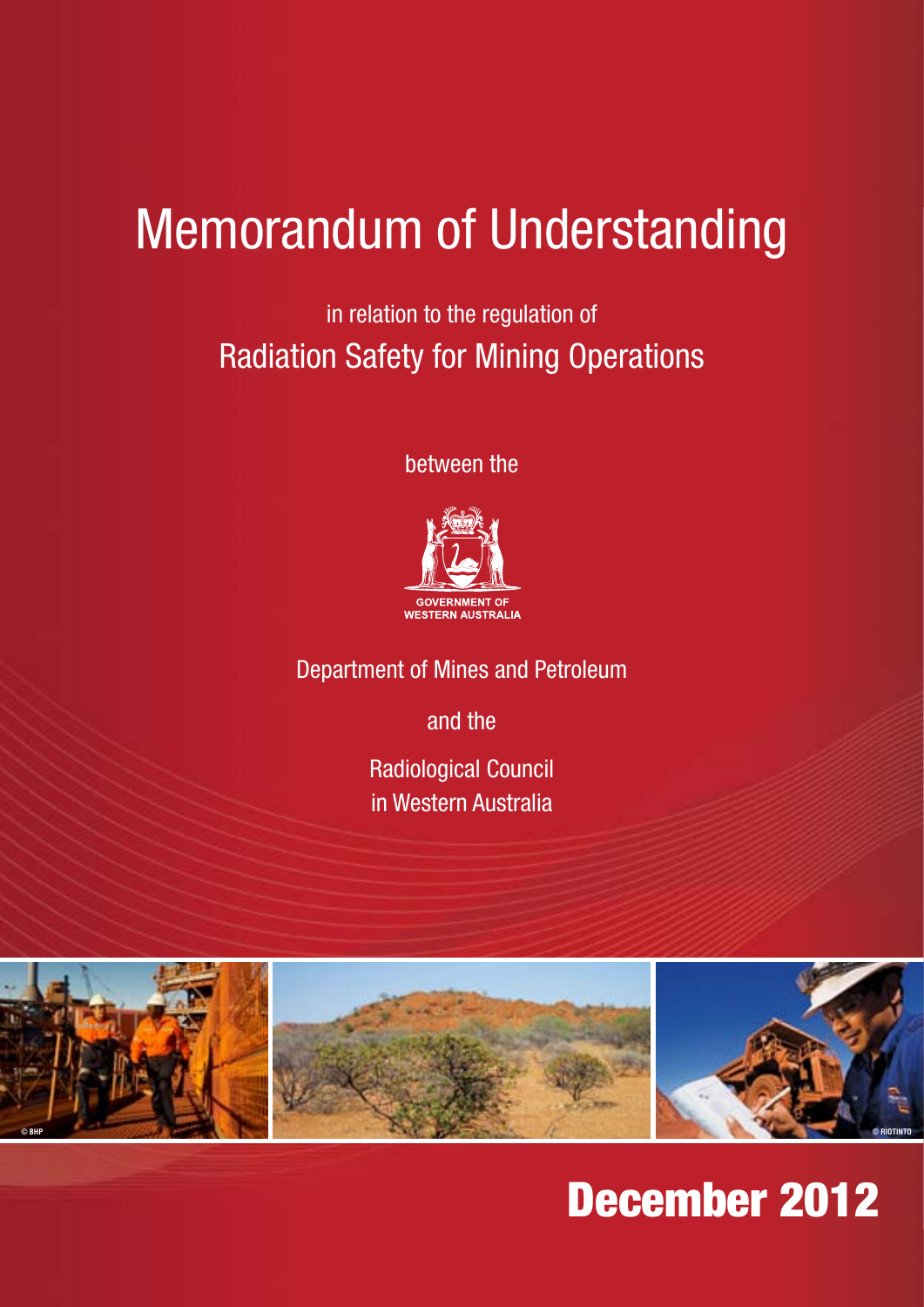Radiation Safety for Mining Operations Working Arrangements

**RICHARD SELLERS** Director General Department of Mines and Petroleum

 $21/12/12$ 

DATE

Xne

**DR ANDREW ROBERTSON** Chairman Radiological Council

 $22/1/2013$ 

DATE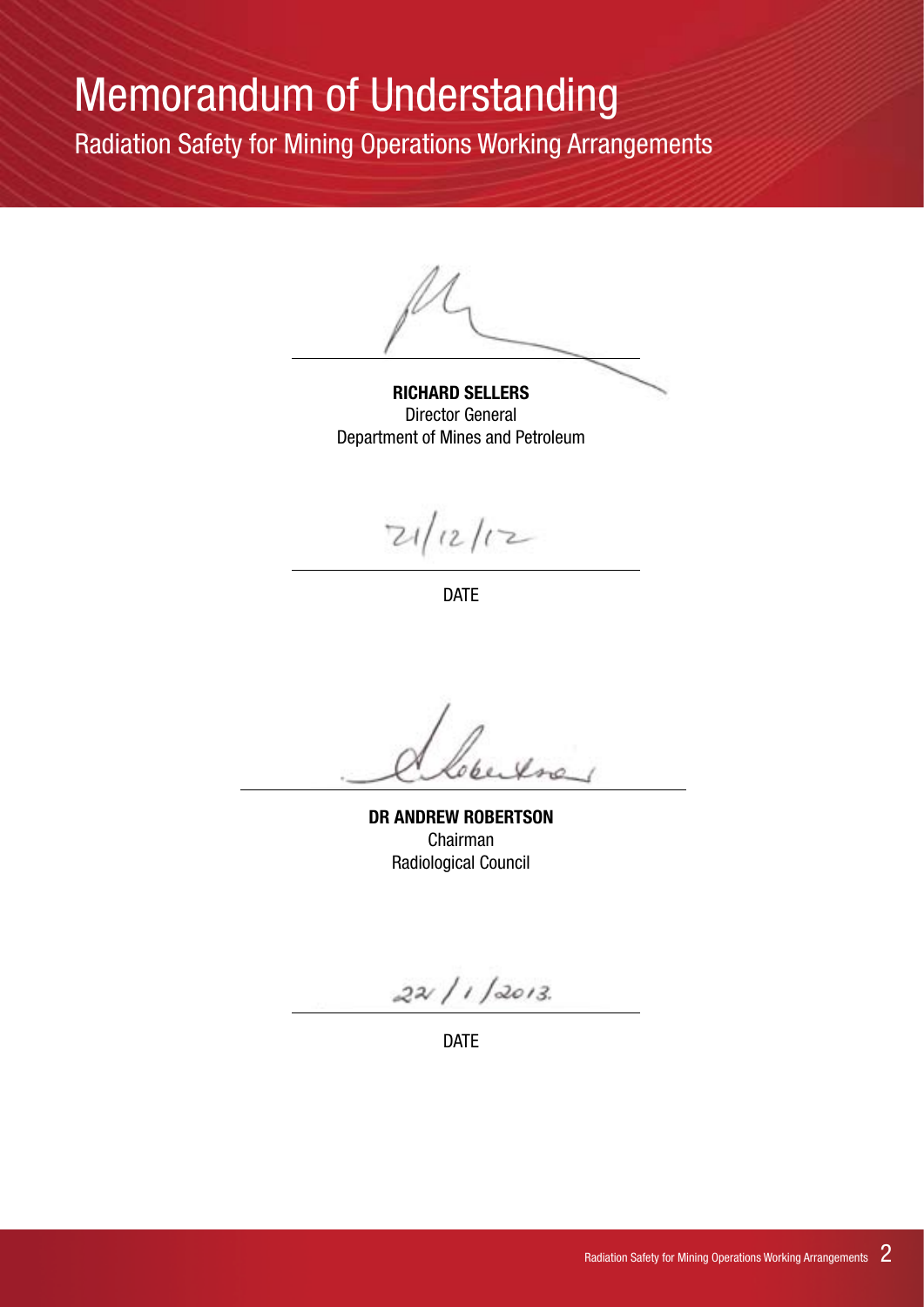Radiation Safety for Mining Operations Working Arrangements

### Table of Contents

|                                               |  | 4 |  |
|-----------------------------------------------|--|---|--|
|                                               |  | 4 |  |
|                                               |  | 5 |  |
|                                               |  | 5 |  |
|                                               |  | 5 |  |
|                                               |  | 6 |  |
|                                               |  | 6 |  |
|                                               |  | 6 |  |
|                                               |  | 7 |  |
|                                               |  | 7 |  |
|                                               |  | 7 |  |
|                                               |  | 8 |  |
|                                               |  | 8 |  |
|                                               |  | 8 |  |
|                                               |  | 8 |  |
|                                               |  | 8 |  |
| Attachment - Radiation Liaison Committee<br>9 |  |   |  |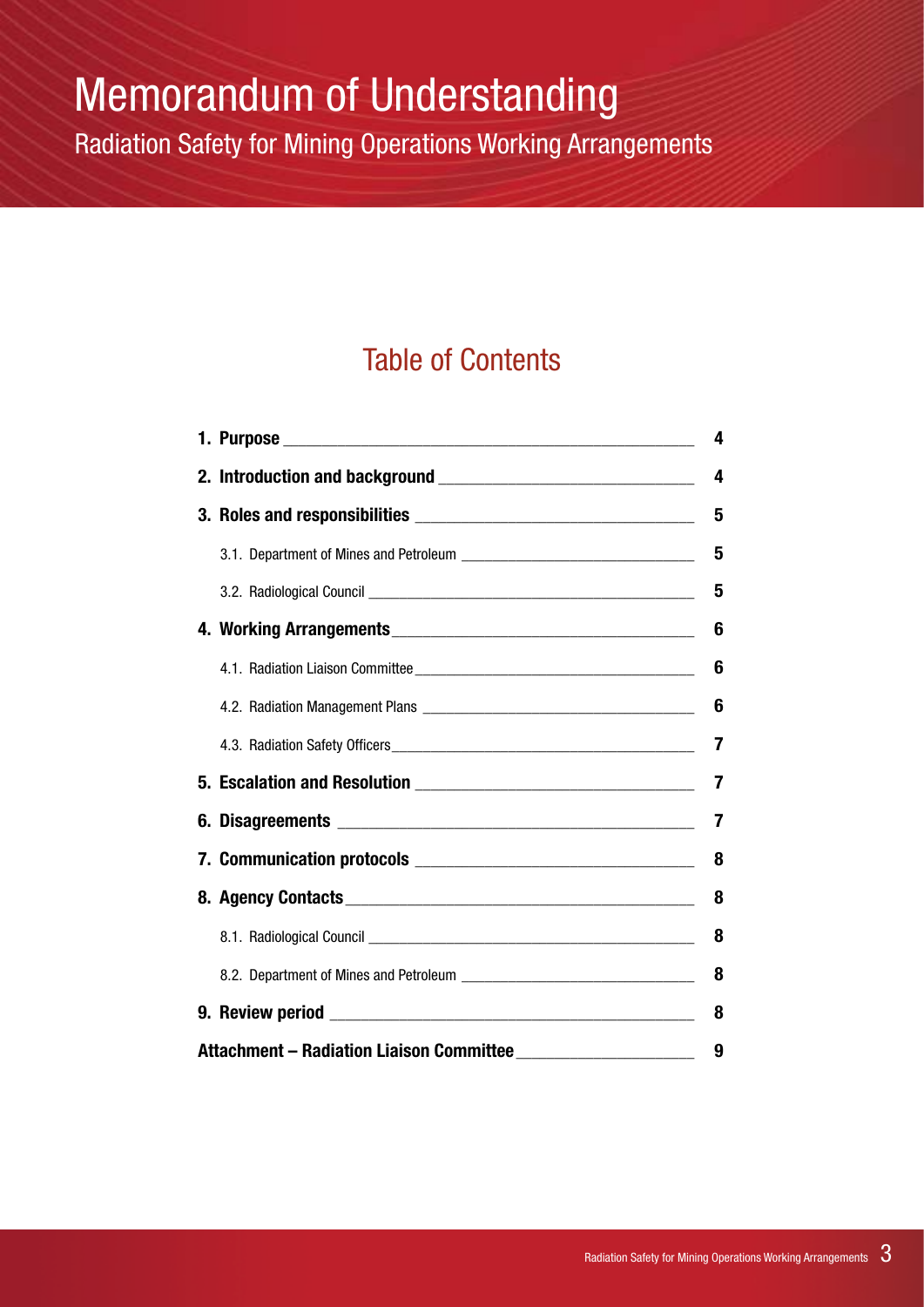Radiation Safety for Mining Operations Working Arrangements

#### **1. Purpose**

The purpose of this Memorandum of Understanding (MoU) between the Department of Mines and Petroleum (DMP) and the Radiological Council is to –

- clarify administrative arrangements, roles and responsibilities on matters pertaining to the regulation of radiation safety for mining operations;
- formalise communication, approvals coordination and collaboration; and
- supplement and assist the Radiation Liaison Committee (RLC) which is established under this MoU to provide a framework for liaison between the two agencies.

Through this MoU, DMP and the Radiological Council seek to minimise potential overlap or duplication of regulatory responsibilities in relation to radiation safety for mining operations.

While mine sites are required to comply with the overarching requirements of the *Radiation Safety Act 1975* and any directions imposed by the Radiological Council, DMP is responsible for regulating the mining and processing of radioactive materials including the on-site accumulation and disposal of radioactive waste under Part 16 of the *Mines Safety and Inspection Regulations 1995*, for which some matters require the approval of both agencies.

Regulation of the use, storage and transportation of radioactive materials and of the possession and use of other radiation producing devices and sources is the responsibility of the Radiological Council.

This MOU is not a binding agreement and does not impose any obligations on any party.

#### **2. Introduction and background**

In Western Australia the prime legislative responsibility for all aspects of industrial, research and medical radiation safety, including the prescription of occupational and public radiation dose limits, lies with the Radiological Council, which is charged with administering the *Radiation Safety Act 1975* and its subsidiary legislation. The Act establishes the Radiological Council as an independent statutory authority responsible directly to the Minister for Health. The Act regulates the keeping and use of prescribed radioactive substances, irradiating apparatus and electronic products.

Radiation protection controls are also placed on the mining industry, through Part 16 of the *Mines Safety and Inspection Regulations 1995*, under the *Mines Safety and Inspection Act 1994*, which falls under the portfolio of the Minister for Mines and Petroleum. Part 16 is administered by the State Mining Engineer and its primary aim is to protect mine workers from the effects of radiation exposure. The regulations also cover the effects of radiation to the public and the environment.

Responsibility in some areas is therefore shared between DMP and the Radiological Council; an example being the joint recognition of radiation safety officers at mining operations. DMP and the Radiological Council recognise potential for overlap and the need for consistency in regulation. This MoU between the two authorities is intended to clarify the respective and mutual roles and ensure consistency in regulation.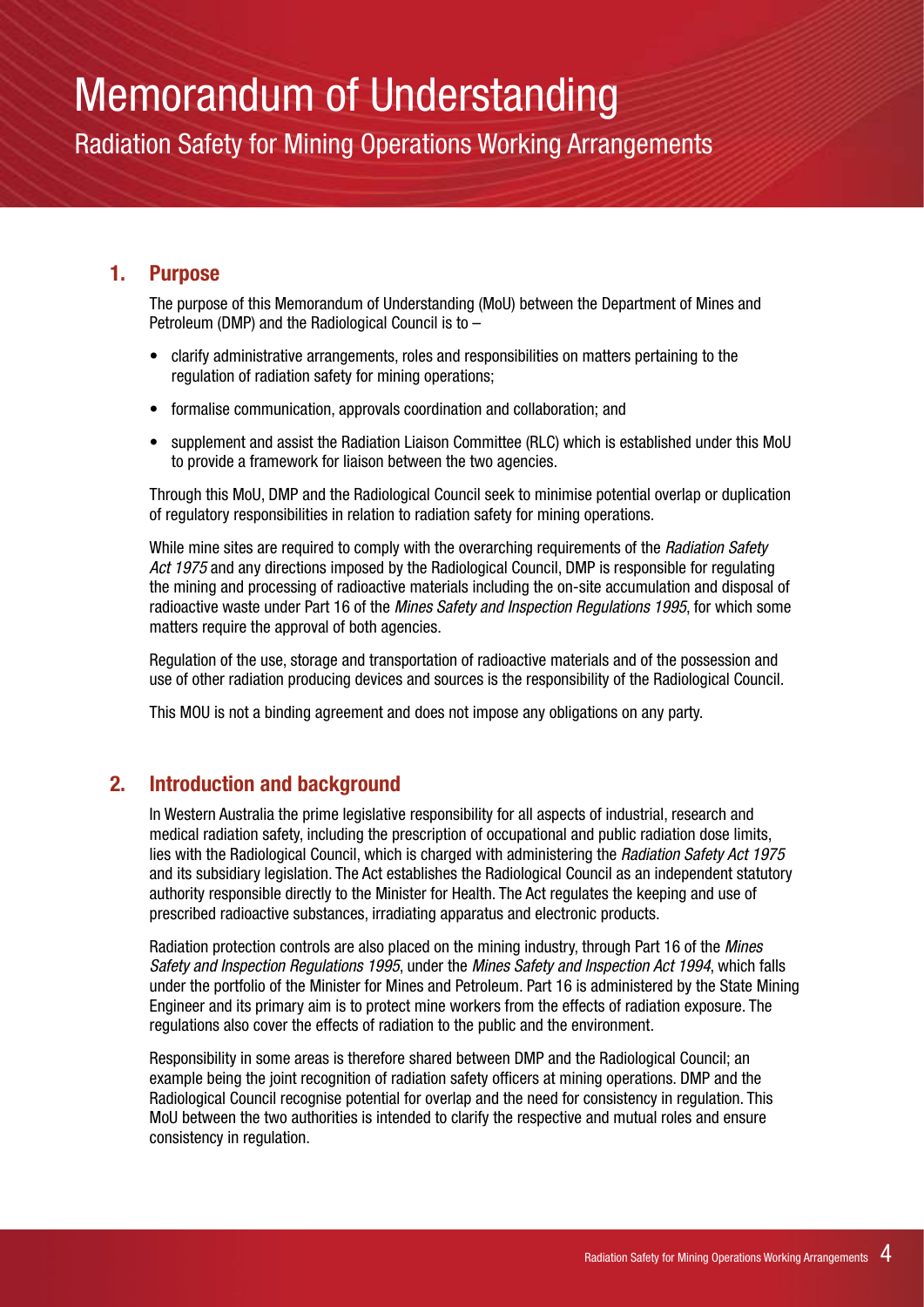Radiation Safety for Mining Operations Working Arrangements

Under the Western Australian State Government's Lead Agency Framework<sup>1</sup>, DMP has been designated as the lead agency for the coordination of project proposal approvals for mining, petroleum, geothermal and carbon capture and storage across government in Western Australia. The framework applies to all applications and proposals received by DMP. The designated lead agency consults with relevant agencies to coordinate the approval process.

#### **3. Roles and responsibilities**

The statutory roles and functions for each of the agencies remain unchanged. The requirements and intent of the legislation for each agency are not altered in any way.

Radiation safety in Australia is regulated by State and Territory agencies, however, Commonwealth agencies are regulated by the Australian Radiation Protection and Nuclear Safety Agency (ARPANSA) under the *Australian Radiation Protection and Nuclear Safety Act 1999*. Although this Act also provides a mechanism for the promotion of uniformity in radiation safety regulation by the Commonwealth, States and Territories, ARPANSA does not have a direct regulatory role for non-Commonwealth agencies.

#### **3.1 Department of Mines and Petroleum**

DMP has been designated by the State Government as the lead agency for the coordination of approvals associated with mining, petroleum, geothermal and carbon capture and storage activities in Western Australia.

DMP is responsible for administering the *Mining Act 1978*, the *Mines Safety and Inspection Act 1994* and State petroleum legislation.

Radiation safety for mining operations is regulated under Part 16 of the *Mines Safety and Inspection Regulations 1995*. These regulations make provision for, among other things, Radiation Management Plans, Radiation Safety Officers, radiation exposure, reporting and record keeping.

#### **3.2 Radiological Council**

The Radiological Council is an independent statutory authority appointed under Section 13 of the *Radiation Safety Act 1975* to administer the Act and to advise and assist the Minister for Health to protect public health and to maintain safe practices in the use of radiation<sup>2</sup>. The subsidiary regulations to the Act are the *Radiation Safety (General) Regulations 1983,* the *Radiation Safety (Transport of Radioactive Substances) Regulations 2002* and the *Radiation Safety (Qualifications) Regulations 1980*.

The Radiological Council is responsible for regulating the operation, use, manufacture, storage, transport, sale, possession, installation, service, maintenance, repair, or other dealing with any

**Lead Agency Framework Guidelines 2009** 

www.dmp.wa.gov.au/documents/3Lead\_Agency\_Guidance\_Document.pdf

<sup>2</sup> Day to day administration of the Act is handled by personnel of the Department of Health's Radiation Health Unit acting through the Secretary of the Council appointed under section 11 of the Act. The Unit's support services to the Radiological Council are independent of the Department and in that capacity not subject to its direction.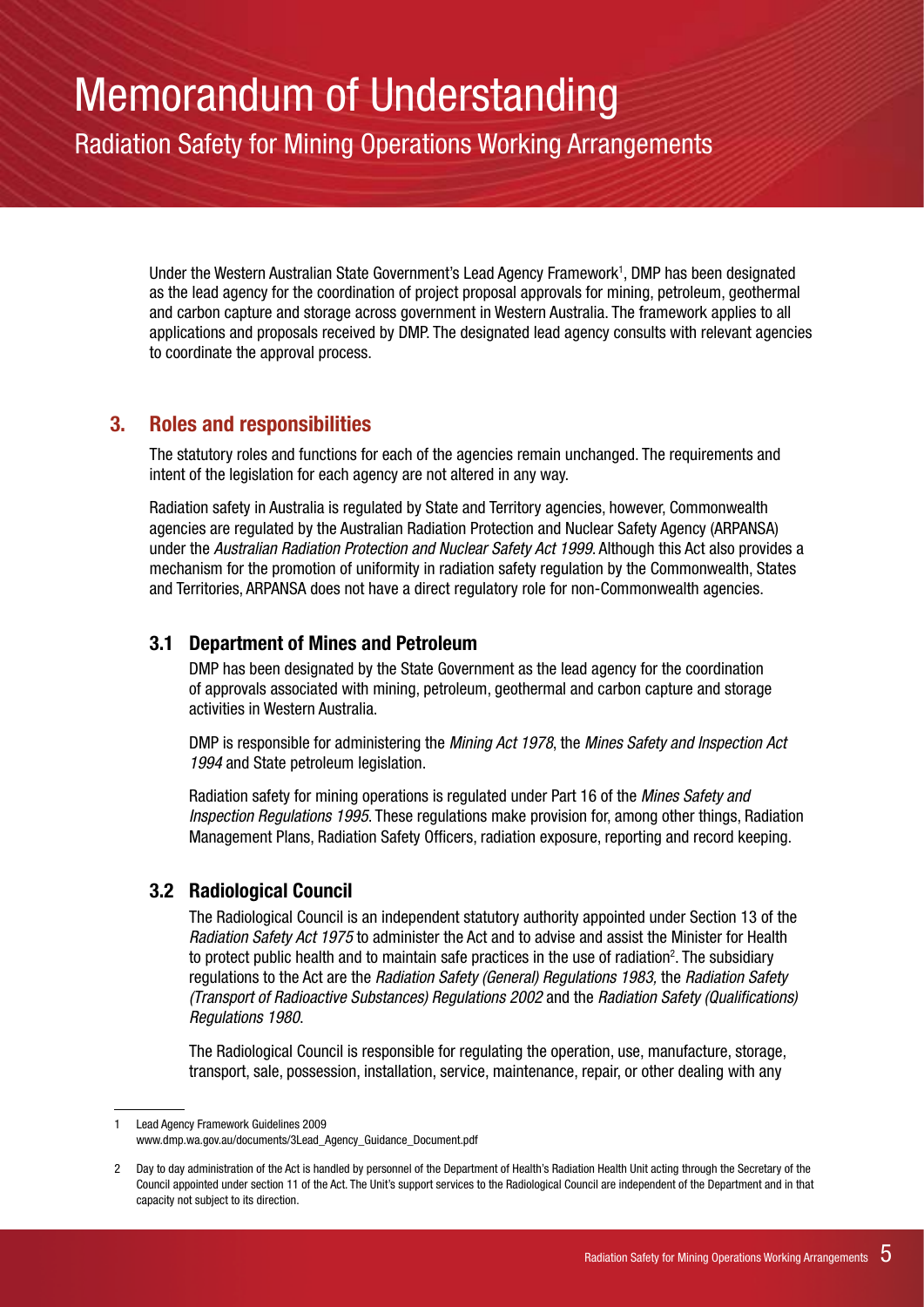Radiation Safety for Mining Operations Working Arrangements

prescribed radioactive substance, irradiating apparatus or electronic product. This encompasses both ionising and non-ionising radiation.

The registration of premises, prescribed radioactive substances, irradiating apparatus and electronic products, and the licensing of individuals (including the licensing of the Radiation Safety Officer) are the principal means by which the use of radiation is regulated.

#### **4. Working Arrangements**

Personnel at all levels in both agencies are to recognise the roles of the respective authorities, to adopt an open approach, and to ensure prompt action to achieve effective liaison whenever the need arises.

When planning agendas and programs for liaison meetings, specialist workshops and training courses, both agencies should bear in mind the advantages of representation from the other body and make suitable arrangements when appropriate.

#### **4.1 Radiation Liaison Committee**

To enhance the coordination of the administration of joint regulatory responsibilities under the *Radiation Safety Act 1975* and the *Mine Safety Inspection Act 1994* and subsidiary regulations, a Radiation Liaison Committee (RLC) is to be established. The RLC will comprise of representatives nominated by DMP and the Radiological Council.

The role of the RLC is to ensure effective coordination of the regulation of radioactive materials at mining operations including, but not limited to  $-$ 

- the appointment of statutory radiation safety officers;
- the approval of radiation management plans;
- the approval of radioactive waste management plans;
- managing mine closures, decommissioning and rehabilitation; and
- other relevant authorisations.

The RLC will also review operational issues of mutual interest or concern.

An outline of the administrative arrangements and terms of reference for the RLC is provided in the attachment to this MoU.

#### **4.2 Radiation Management Plans**

A Radiation Management Plan (RMP) is required under both the *Radiation Safety Act 1975* and Part 16.7 of the Mines Safety Inspection Regulations 1995 for any mining and processing of radioactive material.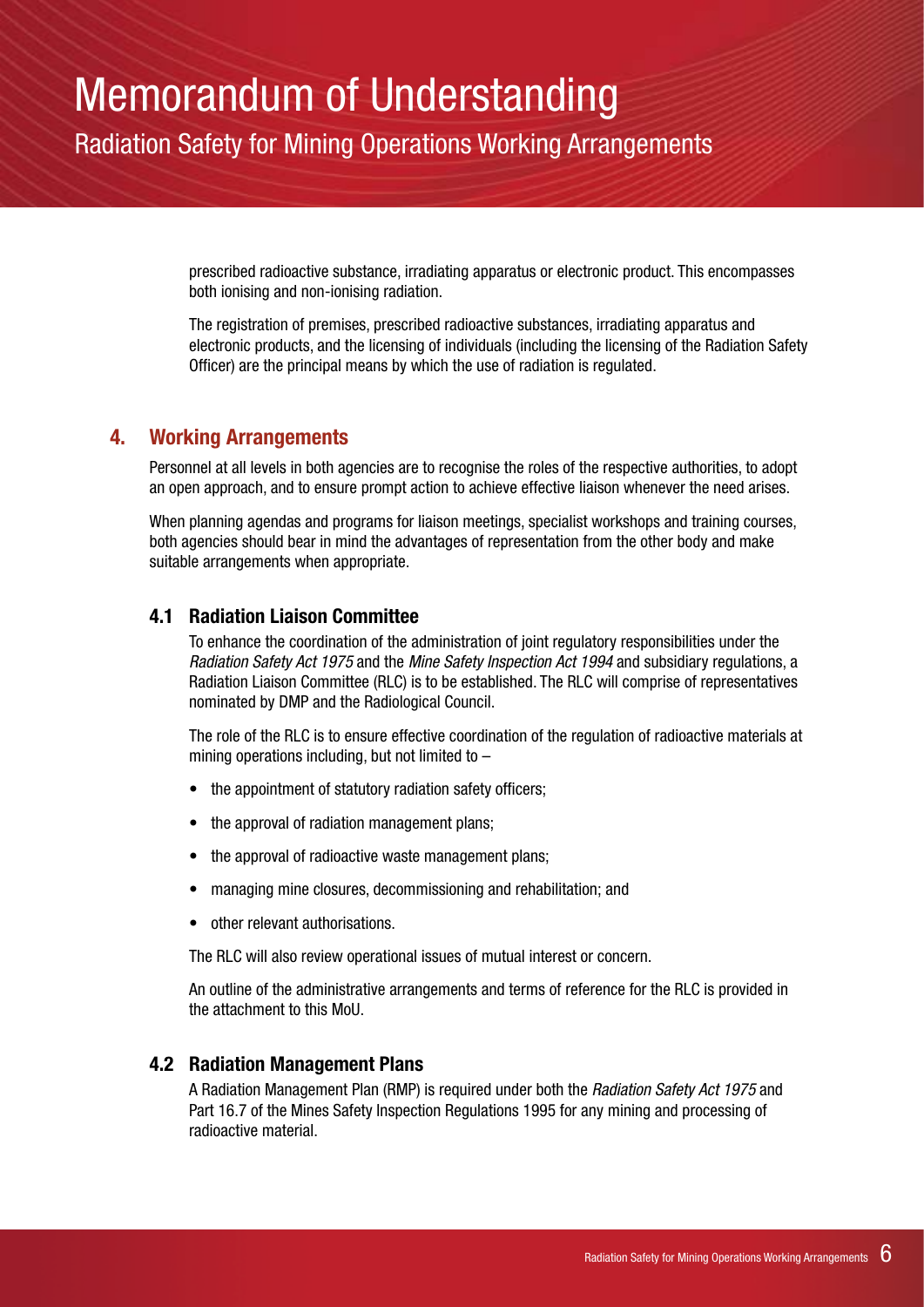Radiation Safety for Mining Operations Working Arrangements

A RMP is also required for mineral exploration applications<sup>3</sup> where it is likely that radioactive materials may be encountered. A RMP, approved by the State Mining Engineer, is a requirement prior to commencement of these activities. Exploration activities are not usually subject to regulation by the Radiological Council under the *Radiation Safety Act 1975* unless the proponent is in possession of prescribed radioactive substances (including radioactive mineralisation<sup>4</sup> where this has been determined), irradiating apparatus or electronic products.

As part of the registration process for mining and/or processing operations and those exploration activities that are captured under the *Radiation Safety Act 1975*, the RMP must be reviewed and approved by both the DMP and the Radiological Council.

#### **4.3 Radiation Safety Officers**

A Radiation Safety Officer (RSO) is required under both the *Radiation Safety Act 1975* and Part 16.9 of the *Mines Safety Inspection Regulations 1995* for any mining and processing of radioactive material.

The nominee for the position of RSO must have appropriate qualifications and experience acceptable to both the DMP and the Radiological Council and must be approved by both agencies.

#### **5. Escalation and Resolution**

The target timeline for the assessment and consideration of approvals (including consideration of initial and each subsequent version of Radiation Management Plans, as required) is thirty business days. Where an agency has approval issues that appear to have the potential to significantly exceed target timelines, the appropriate contact officers of the other agency should be advised. Unresolved approval issues may be referred to the Radiation Liaison Committee for advice on resolving such issues.

#### **6. Disagreements**

Where an issue arises between DMP and the Radiological Council in relation to any matter in this MoU, the RLC will attempt to resolve the issue. Where the issue is not resolved, the Director General, DMP and the Chairman of the Radiological Council will undertake to resolve the issue.

If the matter is not resolved from this meeting, then joint legal advice will be sought as and if necessary, or the matter shall be referred to the respective Ministers for decision.

<sup>3</sup> Under a Programme of Work

<sup>4</sup> Radiation Safety (General) Regulations 1983, Regulation 5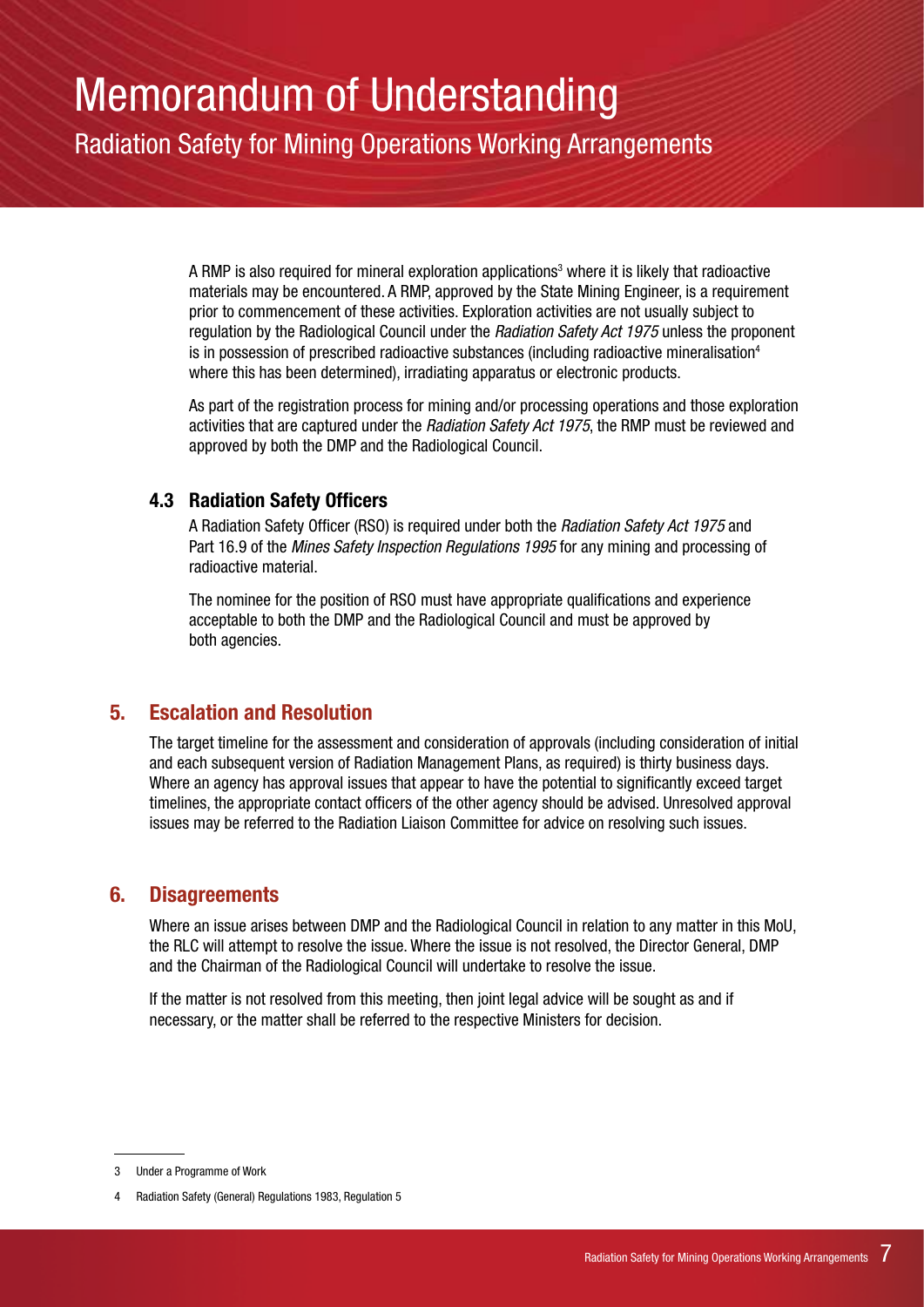Radiation Safety for Mining Operations Working Arrangements

#### **7. Communication protocols**

As the first point of contact, project approval communications should be conducted through the designated contact officers listed in section 8.

Where possible, to ensure effective communication between the agencies, the appropriate contact officers listed in section 8 should be copied on interagency communications.

#### **8. Agency Contacts**

The key departmental contact officers and contact details are listed below. They are the first point of contact for information and advice regarding radiation safety relating to mining proposals.

#### **8.1 Radiological Council**

Secretary of the Radiological Council **Canadian Council** 08 9388 4999

#### **8.2 Department of Mines and Petroleum**

| <b>Resources Safety Division</b>                   |              |
|----------------------------------------------------|--------------|
| <b>State Mining Engineer</b>                       | 08 9358 8553 |
| <b>Principal Health Advisor</b>                    | 08 9358 8091 |
| <b>Inspector of Mines</b>                          | 08 9358 8086 |
| Approvals Group                                    |              |
| Senior Advisor, Approvals                          | 08 9222 3896 |
| <b>Principal Project Officer, Approvals</b>        | 08 9222 3041 |
| Senior Environmental Officer, Environment Division | 08 9222 3204 |

#### **9. Review period**

The Senior Advisor, Approvals, DMP and the Secretary of the Radiological Council will be responsible for the oversight and administration of this MoU.

The content and the effectiveness of the working arrangements are to be reviewed annually. Changes to this MoU will be considered during the review process.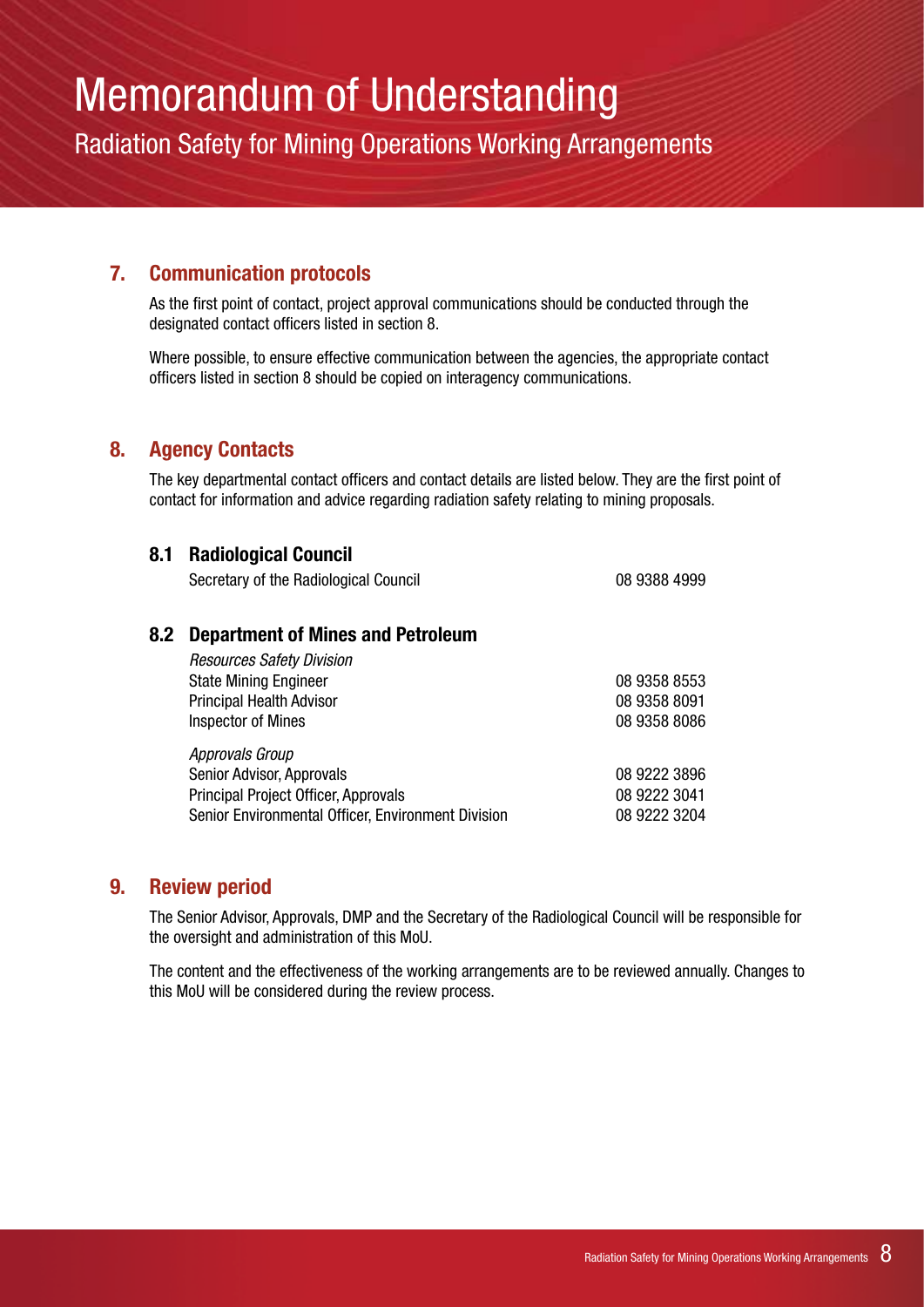Radiation Safety for Mining Operations Working Arrangements

#### **Attachment – Radiation Liaison Committee**

The Radiation Liaison Committee (RLC) is established to provide a framework for liaison between the Department of Mines and Petroleum (DMP) and the Radiological Council.

#### **Administrative Arrangements**

The decisions and outcome of the RLC do not limit the statutory obligations and decision making of each agency.

The chairperson is to be a six-month rotating appointment shared between the agencies. The chairperson does not have overarching voting rights.

A quorum is formed if, in addition to the Chair, there is representation from –

- At least two representatives of the Radiological Council: and
- At least two representatives from DMP.

The functions and membership of the committee will be reviewed within twelve months of commencement.

The agency whose representative is presiding as the current chairperson will also provide the secretarial support for the meetings held during the period.

A record of the proceedings of every meeting shall be kept, and shall be certified as correct by the member presiding at that or the next succeeding meeting.

#### **Membership**

The members of the committee will be identified by Director General, DMP and the Chairman of the Radiological Council. The attendance of officers from other relevant government agencies may be requested as necessary.

The RLC shall consist of –

- 2 DMP representatives with relevant radiation protection and/or mining expertise
- 1 DMP Approvals Group representative
- 2 Radiological Council representatives with relevant radiation protection and/or mining expertise
- The Secretary of the Radiological Council or a delegate
- The State Mining Engineer or a delegate

#### **Frequency of meeting**

The RLC will initially meet monthly. However, the frequency will be reviewed as necessary.